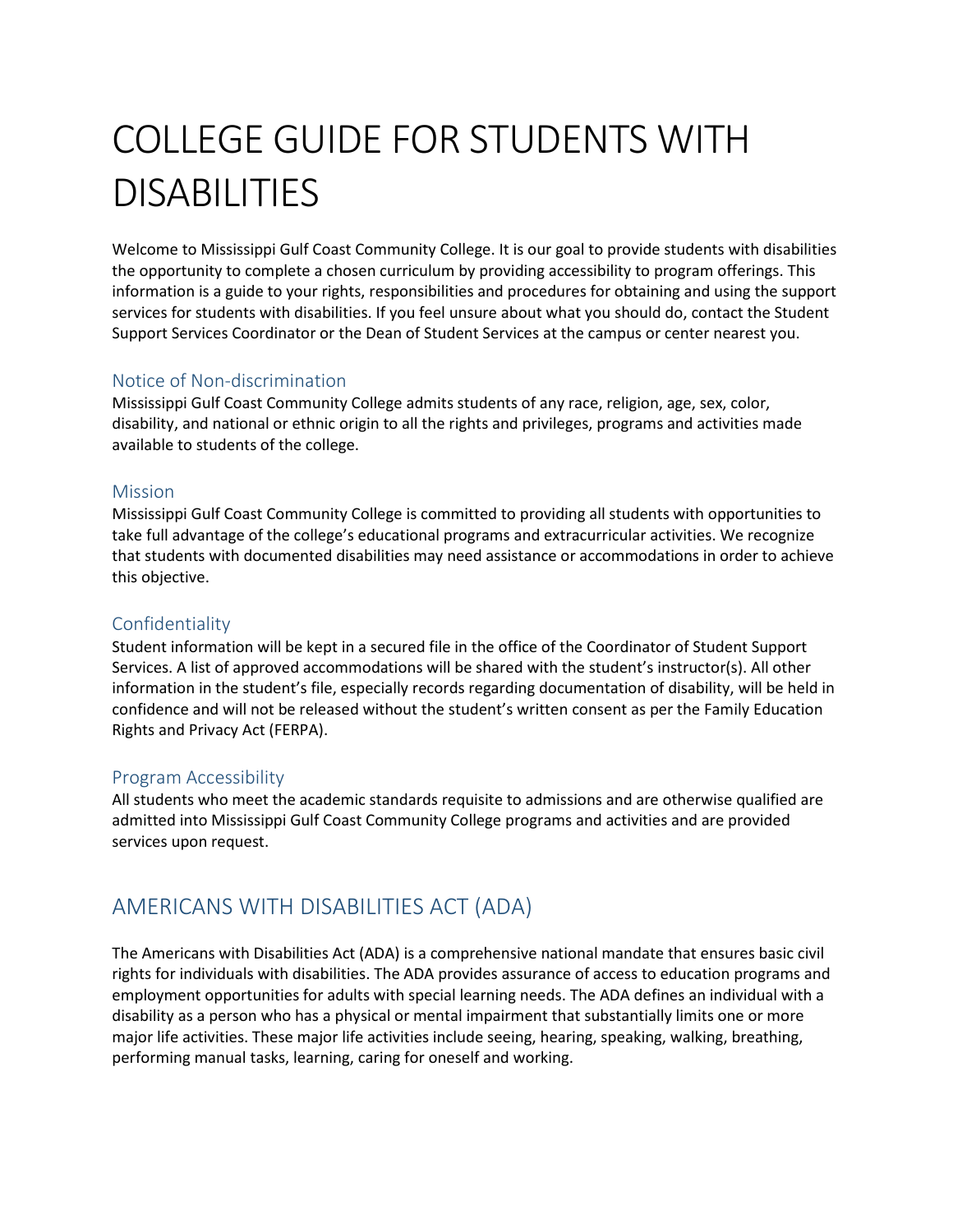#### Section 504

Section 504, Rehabilitation Act of 1973: No otherwise qualified handicapped individual shall, solely by reason of his handicap, be excluded from the participation in, be denied the benefits of, or be subjected to discrimination under any program or activity receiving federal financial assistance.

#### Section 504 And Postsecondary Education

Specific provisions of Section 504 related to postsecondary education prohibit discrimination against handicapped persons in recruitment, admission and treatment after admission. According to the regulations, colleges and universities are required to make "reasonable adjustments" to permit handicapped students to fulfill academic requirements and to assure that disabled students are not effectively excluded from programs because of the absence of auxiliary aids.

## Who Is Qualified?

A person qualified for postsecondary education under Section 504 is "one who meets the academic and technical standards requisite to admission or participation in the recipient's education program or activity. A disabled person is defined by the regulations as "any person who (I) has a physical or mental impairment which substantially limits one or more major life activities, (II) has a record of such impairment or (III) is regarded as having such impairment."

*Note: The definition of physical or mental impairment includes specific learning disabilities.*

## Provisions of Section 504

Subpart E of the regulations describes ways of making postsecondary education accessible to disabled students. These include the following:

- 1. Modifications "as are necessary" to ensure that academic requirements are not discriminatory. Modifications may include changes in the length of time required for completion of degree requirements, and adaptation of the manner in which specific courses are conducted. (The regulations state that academic requirements that can be demonstrated as essential to a program of study or related to licensing are not considered discriminatory.)
- 2. The requirement that exams given to evaluate a students' progress actually test the student's achievement rather than reflect the students impaired sensory, manual, or speaking skills.
- 3. Auxiliary aids, including taped texts, interpreters for students with hearing impairments, readers for students with visual impairments, classroom equipment adapted for use by students with manual impairments, and other similar services.

# YOUR RIGHTS AND RESPONSIBILITIES

#### Student Rights

- 1. You have the right to confidentiality.
- 2. You have the right to equal access to programs, classes and facilities.
- 3. You have the right to have reasonable accommodations provided.
- 4. You have the same rights granted to every student enrolled at Mississippi Gulf Coast Community College.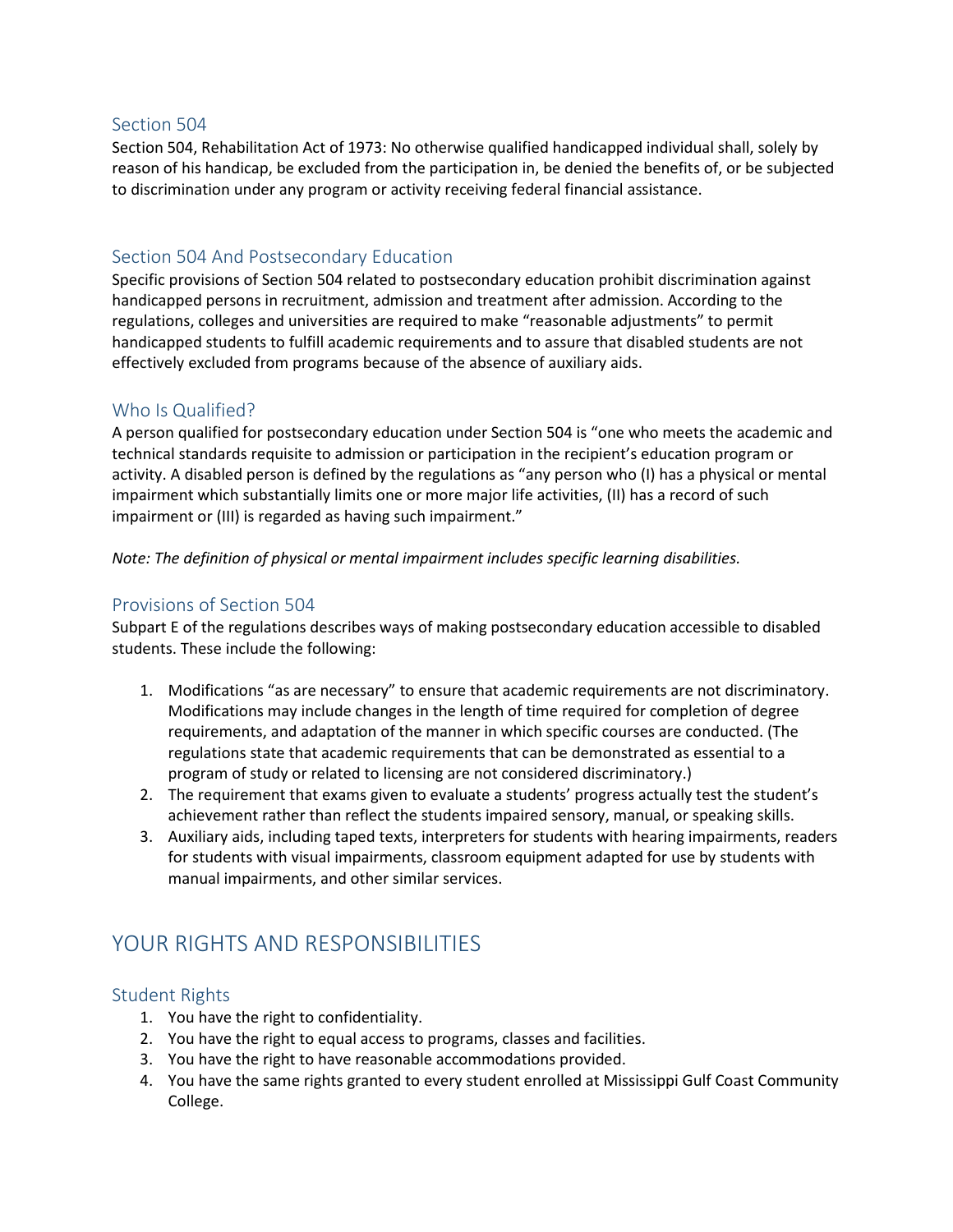# Student Responsibilities

- 1. You must disclose your disability to receive services.
- 2. You must provide current, within the past three (3) years, documentation of your disability from a qualified professional.
- 3. You must request specific accommodations.
- 4. You must complete the required paperwork.
- 5. You must comply with all policies, codes and regulations of Mississippi Gulf Coast Community College. (See Student Handbook)

# GUIDELINES FOR STUDENTS WITH DISABILITIES

## Steps to Obtain Accommodations

- 1. Your first step is to identify yourself as a student with a disability and request specific accommodations from the Student Support Services Coordinator on the campus or center nearest you. Accommodations include a range of services, equipment and modifications, designed to allow you to do your best. Accommodations vary according to the disability. You must request specific accommodations from the Student Support Services Coordinator.
- 2. Your next step is to obtain documentation of your disability and provide this information to the Student Support Services Coordinator. Because reasonable accommodations are based on the current impact of a disorder or impairment, it is necessary that all documentation and testing should be no more than three years old. The Student Support Services Coordinator will consider your requests based on documentation submitted.
- 3. Once you have documentation, make an appointment with the appropriate Student Support Services Coordinator to discuss your particular needs.

These first steps should be taken at least three weeks prior to registration. However, if you are already enrolled, please see the appropriate contact personnel as soon as possible. Remember that it is your responsibility to inform the college of your needs and to request accommodations from the appropriate personnel. Failure to notify the college means that you will not have accommodations for your classes.

Once your documentation has been received and the appropriate paperwork completed, your requests will be reviewed by the Student Support Services Coordinator. Copies of approved accommodations will be given to your instructors and to you. During the term, if you realize that an accommodation is not working or that you need additional support, please bring that to the attention of the appropriate personnel as soon as possible. Feel free to discuss with your instructors any questions or concerns about your accommodations. It is recommended that you take a copy of your accommodations to your instructors for verification.

# General Guidelines for Receiving Auxiliary Aids and Services

Once the accommodation, in the form of auxiliary aids and services, is formally approved, the Coordinator of Student Support Services will send a letter to the student's instructor(s) listing the approved accommodation(s) for that particular student via the college email system.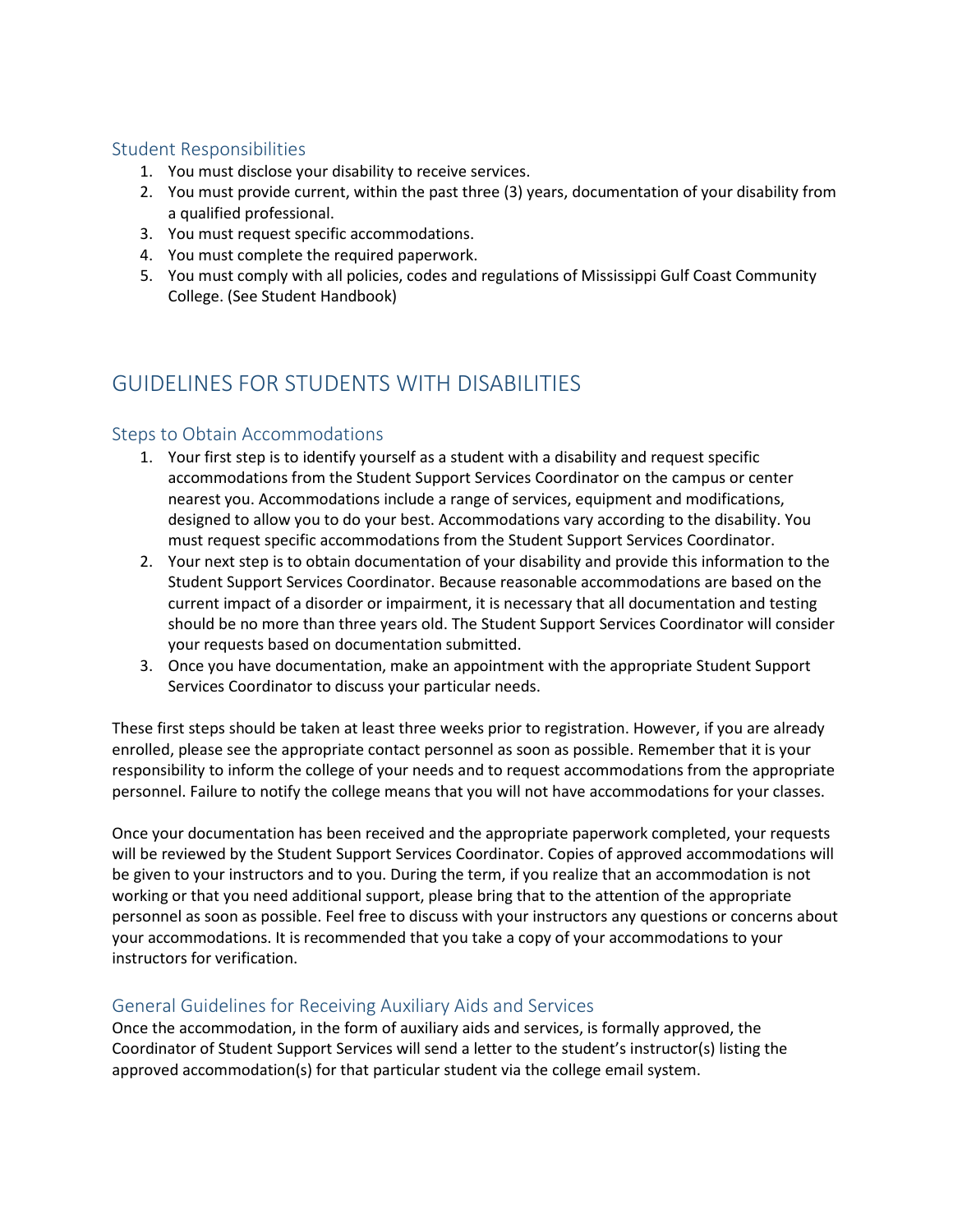The student is encouraged to make an initial contact with the instructor at the first of class and set up a time to discuss the accommodations. Accommodations are valid beginning on the date of the letter. The Student Support Services Coordinator will make arrangements for electronic textbooks, readers and scribes, software, sign language interpreters, electronic recording devices, adaptive listening devices, etc., as necessary. Instructors will coordinate all in-classroom accommodations, such as note takers and testing accommodations.

# TYPES OF AUXILIARY AIDS AND SERVICES AVAILABLE

The following list of auxiliary aids and services is not meant to be an exhaustive list of possible options. Instead, the list represents common auxiliary aids and services students more frequently used by students with disabilities at MGCCC. This list can and will vary. All decisions regarding auxiliary aids and services are made on a case-by-case basis.

#### Interpreter Services

Sign language interpreters for hearing impaired students can be provided for any instructional and/extracurricular event on campus. Generally, a minimum two-week notice is required to ensure availability of an interpreter. All requests for services and notices of absences must be sent by the student to the Student Services Coordinator who will in turn notify the interpreters.

#### Role of Interpreter

The interpreter functions as a facilitator of communication between hearing impaired and hearing individuals. Interpreter conduct is governed by Registry of Interpreters for the Deaf Code of Ethics. Understanding the role of the interpreter will help avoid problems and conflicts during an assignment.

#### Scheduling

Request for interpreting services must be submitted to Student Support Services personnel at least five full working days before the assignment; the more notice, the better. Returning students who request sign language interpreter services are expected to pre-register at the earliest possible date. Late requests are considered only if interpreters are available.

- 1. The College will provide sign language interpreting for spoken language only. Reading and writing standard English is an essential part of the curriculum for all MGCCC classes.
- 2. The College will provide one sign language interpreter in each of the student's face-to-face classes which meets for 2 hours or less, per the industry-accepted national standard.
- 3. The College will provide a team of two sign language interpreters in each of the student's faceto-face classes which meets for more than 2 hours, per the industry-accepted national standard.
- 4. The College will provide a single sign language interpreter for no more than 5 hours per week to allow the student to receive academic tutoring in the learning lab and/or meet with instructors outside of class. These sessions, limited to one hour in length, will be scheduled with the instructor/instructional assistant and verified by the appropriate Student Services Coordinator in advance.
- 5. The College will provide sign language interpreters for school-sponsored activities that require verbal interaction.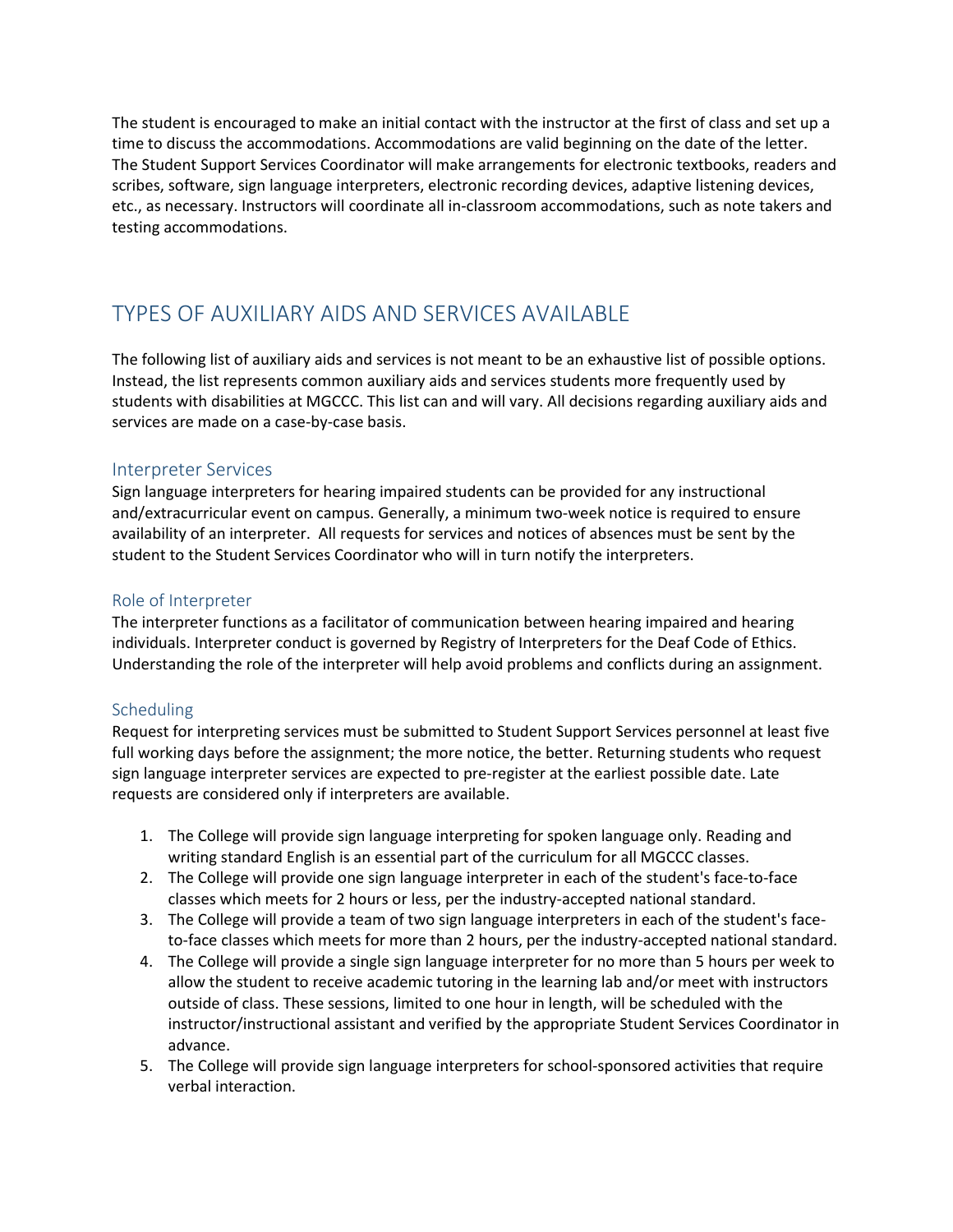- a. The student's request for a sign language interpreter for extracurricular activities must be approved by the appropriate Support Services Coordinator in advance.
- b. The student will be required to provide all pertinent information about the event in writing, including, but not limited to, dates, times, documentation of club membership, documentation of participation in the event, etc.

#### Coursework Material

The College will provide access to written class material, including digital textbooks, notes, etc., to the student only.

#### Cancellations

If it is necessary for the student who has a scheduled sign language interpreter to be absent from a class and/or event, the student must give notice to the Student Support Services Coordinator at least 24 hours in advance. Students may be responsible for charges incurred due to a failure to notify in a timely manner. Repeated last-minute cancellations or unplanned absences may result in the discontinuation of services.

#### Testing Accommodations

Students requesting testing accommodations should meet with the instructor well in advance of the day of the test to make arrangements for these accommodations.

#### *Extended time for testing*

The amount of extra time offered for testing is the nationally accepted standard: time and a half. The Coordinator of Student Support Services will provide the instructor with the appropriate testing limits through the accommodation request letter. The instructor and the student will arrange the place and/or time for the testing. The Student Support Services Coordinator will support and assist as necessary

#### *Testing in a quiet environment outside the normal classroom*

Alternate testing outside of the normal classroom determined by the student's documentation. The Student Support Services Coordinator, the instructor and the student will arrange testing in appropriate distraction -free location. Testing may occur in the proctoring center, the Student Support Services Coordinator's Office area or other appropriate areas on campus.

#### Reader

If indicated by the student's documentation, the Coordinator of Student Support Services and the instructor will arrange for a qualified person to read exams to the student. The reader will read the information directly from the exam. The reader will not be allowed to paraphrase the questions, define terms, explain the question, or offer any other type of assistance unless otherwise directed by the instructor.

#### Scribe

If indicated by the student's documentation, the Student Support Services Coordinator will arrange for a qualified person to write the student's verbal answers. The scribe will write verbatim the information presented by the student. The scribe will not be allowed to read questions or offer any type of assistance unless otherwise directed by the instructor.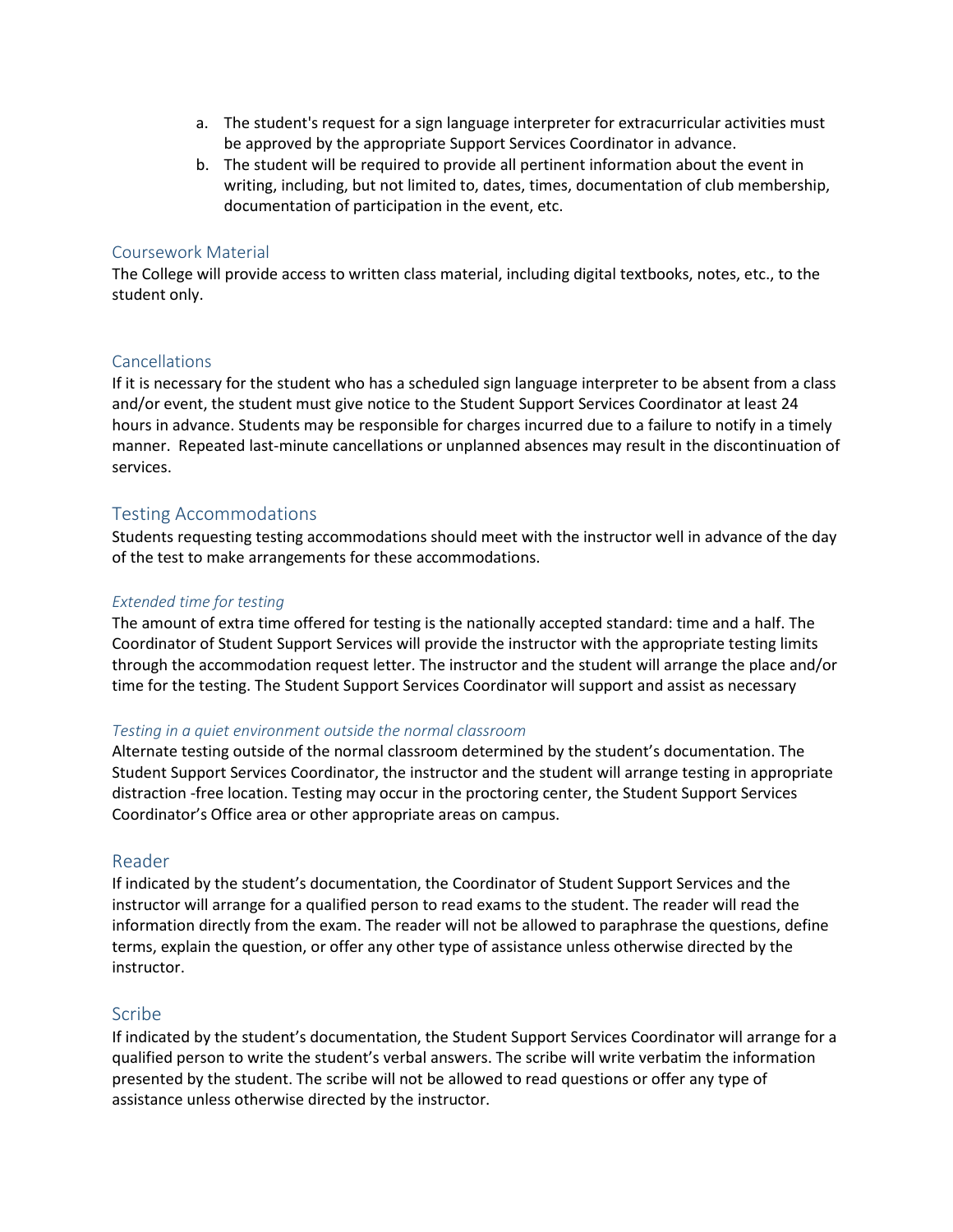#### Note-Takers

MGCCC uses volunteer student note takers. The instructor will ask a student in the class to provide class notes either using note taking paper (available through the Student Support Services Coordinator's office), or the instructor will provide a copy of notes for the student.

#### Alternate Formats

Materials made available to qualified students in alternate formats upon request. Students requesting alternative formats for exams, syllabi, class handouts, test, etc. should contact the Coordinator of Student Support Services at least 30 days prior to the beginning of the semester to allow ample time to create the alternative formats.

## Electronic Recording Devices

If indicated by the student's documentation, an electronic recording device can be used to record classroom lectures. The Student Support Services Coordinator will notify the instructor that the student will be using an electronic recording device in class to record lectures. It is the student's responsibility to provide the electronic recording device.

#### Service and Emotional Support Animals

Service and emotional support animals are welcomed on all campuses of MGCCC. For more information on services and emotional support animals, see policy statements 724.1 and 724.2.

#### **Tours**

Upon request, the Coordinator of Student Support Services will provide campus tours for a student who needs to evaluate or determine his/her route in navigating between classes.

#### Course Substitutions

With reasonable accommodations, students with disabilities must fulfill all requirements to participate in MGCCC programs. Therefore, students with disabilities are not excused from course prerequisites, GPA requirements, or degree requirements. In some limited circumstances, however, a substitution of course requirements may be appropriate. Such an accommodation is made only when the student's documentation clearly indicates that the student's disability makes completion of the requirement impossible AND the accommodation does not fundamentally alter the nature of the program. A student requesting a course substitution on the basis of qualifying disability must present documentation of the disability which supports such a request to the appropriate dean. The final decision to substitute a course is made by the appropriate dean.

#### Assistive Software

Dragon NaturallySpeaking and other types of assistive software are housed in the Student Support Services Coordinator's office for the use of qualified students.

#### Other Assistive Devices

Other assistive devices available for qualified students include the following: Large screen monitor, Adapted Keyboards, Motorized Scooters, and Document Cameras.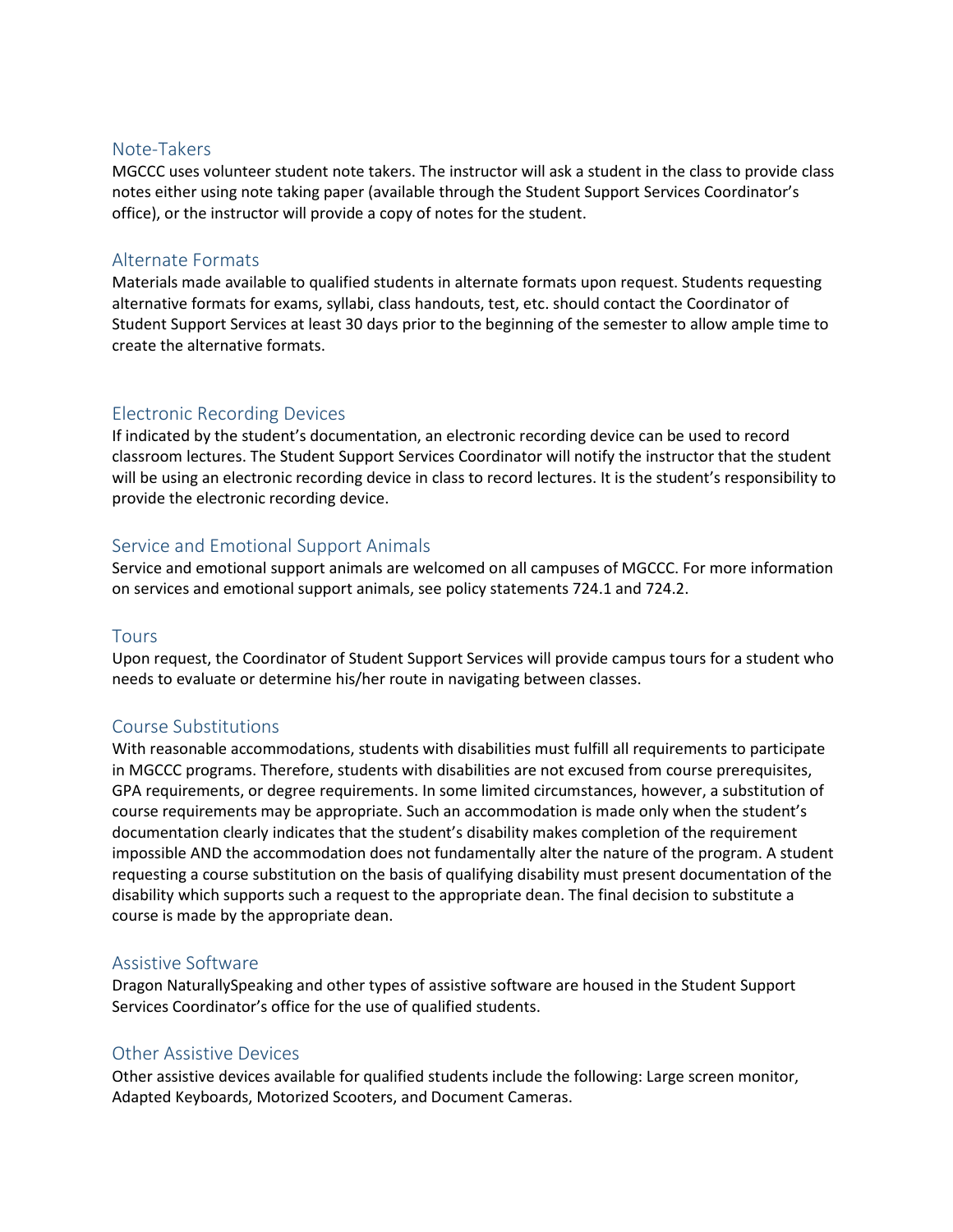# ADDITIONAL SUPPORT SERVICES

#### Counseling

Additional career, technical, and academic counseling provided through Enrollment Services.

## Financial Support

Financial assistance for those who qualify is available through the Financial Aid Office. There may be other financial assistance available for those who qualify.

## Academic Support

The college also offers a variety of classes, which may be of assistance to qualified students, such as developmental courses in mathematics, English and reading, and study skills. The Learning Resource Centers (LRC) are available at multiple MGCCC locations and include the library, the media center, and the learning lab. The LRC provides services and resources that support the aims and objectives of the college, the individual needs of the students, and the courses and teaching methods of the faculty to all students.

# GRIEVANCE PROCEDURE

If a student believes college personnel has discriminated against him/her because of a disability, he/she has the right to seek a review of such concerns. Students may choose to submit an informal complaint or a formal grievance. If a student makes an informal complaint, he/she may later pursue a formal grievance if not satisfied with the resolution of the informal process.

#### Informal Procedure

It is recommended, but not required, that the student speak first about the concerns to his/ her department chair, Coordinator of Student Support Services, or the appropriate dean. That person will review the grievance immediately and act quickly to facilitate satisfactory resolution for all concerned parties.

#### Formal Procedure

A student who wishes to file a general grievance must provide a written statement explaining the basis of the complaint to the immediate supervisor of the employee within thirty working days of the incident. If the issue is not resolved with the area supervisor, the student may then appeal to the appropriate dean. Within ten working days, the dean will arrange a meeting with appropriate college personnel or committee to hear the student grievance. The student will present his/her position and supporting facts.

If the subject of the grievance is the actions of the dean, or if the dean has previously advised the student informally on the matter, the grievance would be filed with the appropriate vice president. Within ten working days after the hearing, the dean will make a decision on the merits of the student complaint and will provide a written response to the student. In the event the student is not satisfied with this decision, he/she may appeal his/her case, first to the appropriate vice president and then to the college president.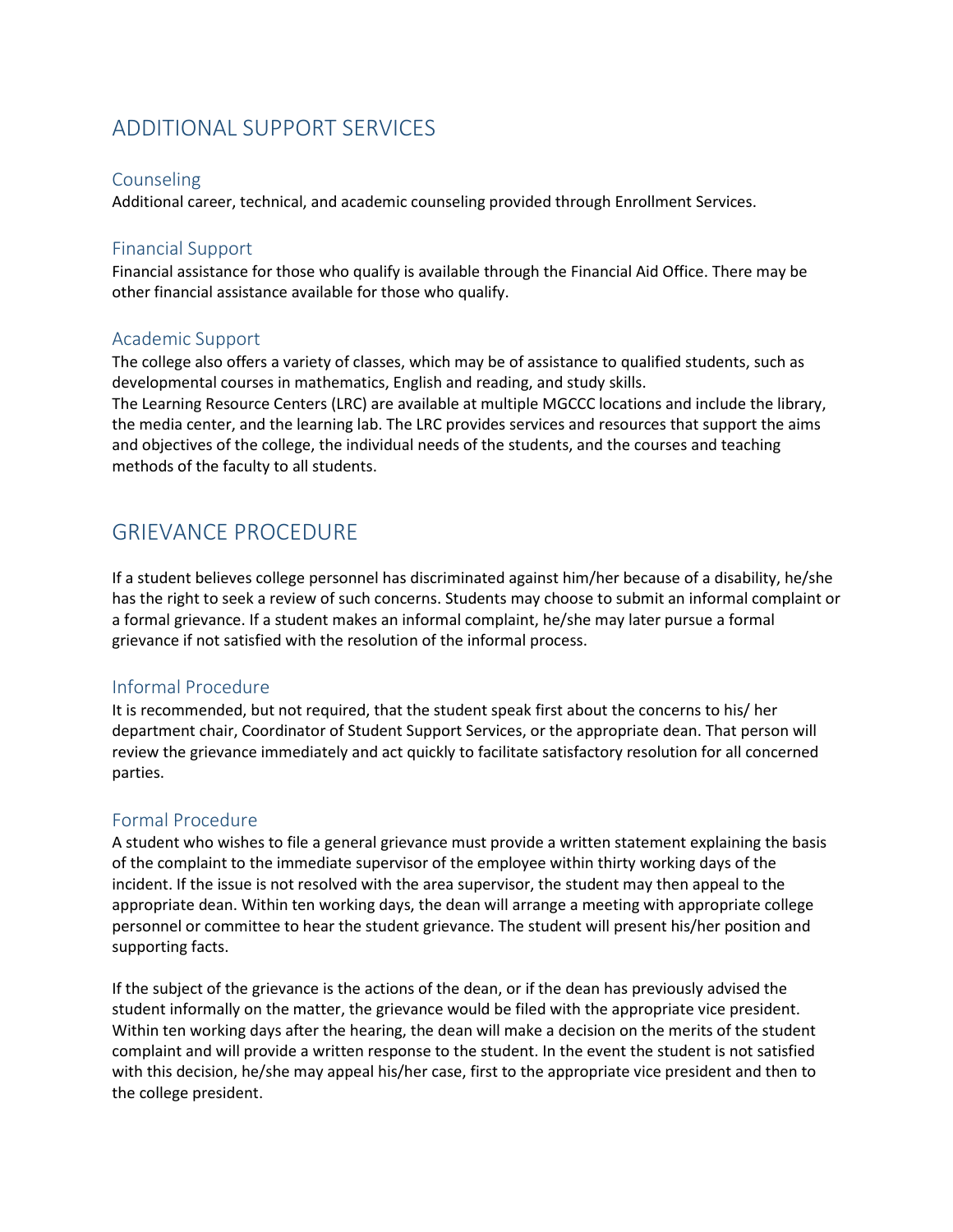A student who makes use of the grievance procedure shall not be retaliated against for doing so.

# ADA CONTACT PERSONNEL

#### Jackson County Campus

Darla Lyons Coordinator, Student Support Services [darla.lyons@mgccc.edu](mailto:darla.lyons@mgccc.edu) (228) 497-7752

Michelle Sekul Dean of Enrollment Services [michelle.sekul@mgccc.edu](mailto:michelle.sekul@mgccc.edu) (228) 497-7647

#### Maritime Training Academy

Darla Lyons Coordinator, Student Support Services [darla.lyons@mgccc.edu](mailto:darla.lyons@mgccc.edu) (228) 497-7752

Thea Wells Ingalls Coordinator [thea.wells@mgccc.edu](mailto:thea.wells@mgccc.edu) (228) 497 – 7666

#### Harrison County Campus

Aimee McGehee Coordinator, Student Support Services [aimee.mcgehee@mgccc.edu](mailto:aimee.mcgehee@mgccc.edu) (228) 896-2556

Zachary Moulds Dean of Enrollment Services [zachary.moulds@mgccc.edu](mailto:zachary.moulds@mgccc.edu) (228) 896-2507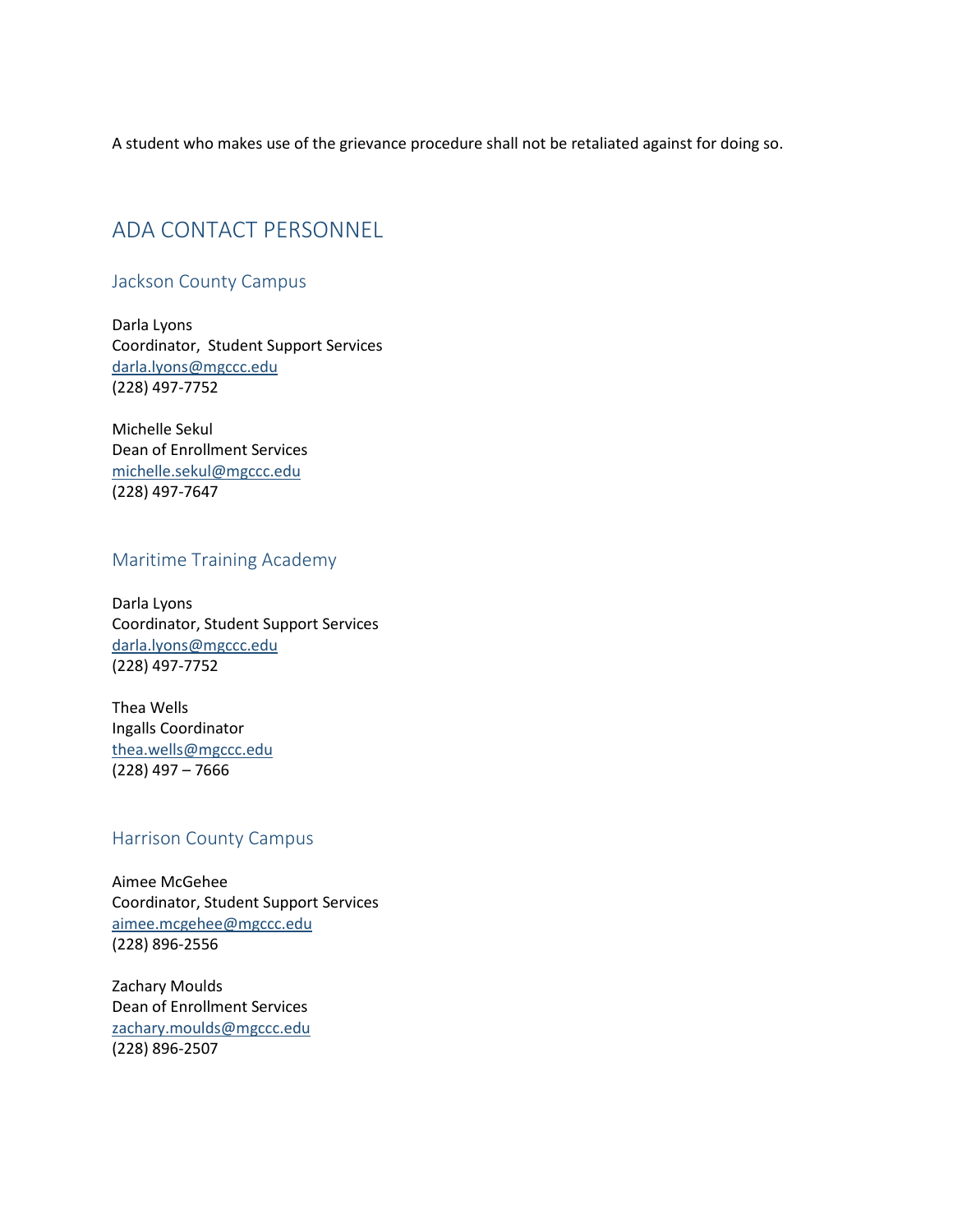# Advanced Manufacturing and Technology Center

Aimee McGehee Coordinator, Student Support Services [aimee.mcgehee@mgccc.edu](mailto:aimee.mcgehee@mgccc.edu) (228) 896-2556

Kelly Parker Director of Adult Education [kelly.parker@mgccc.edu](mailto:kelly.parker@mgccc.edu) 228-896-2512

## Keesler Center

Aimee McGehee Coordinator, Student Support Services [aimee.mcgehee@mgccc.edu](mailto:aimee.mcgehee@mgccc.edu) (228) 896-2556

Amanda Chavez Education Director [amanda.chavez@mgccc.edu](mailto:amanda.chavez@mgccc.edu) (228) 897 – 3891

#### West Harrison Center

Heather Holliman Student Support Services [heather.holliman@mgccc.edu](mailto:heather.holliman@mgccc.edu) (228) 267-8689

Millie Hyatt Work Ready Director [millie.hyatt@mgccc.edu](mailto:millie.hyatt@mgccc.edu) 228-563-2250

## Naval Construction Battalion Center

Aimee McGehee Coordinator, Student Support Services [aimee.mcgehee@mgccc.edu](mailto:aimee.mcgehee@mgccc.edu) (228) 896-2556